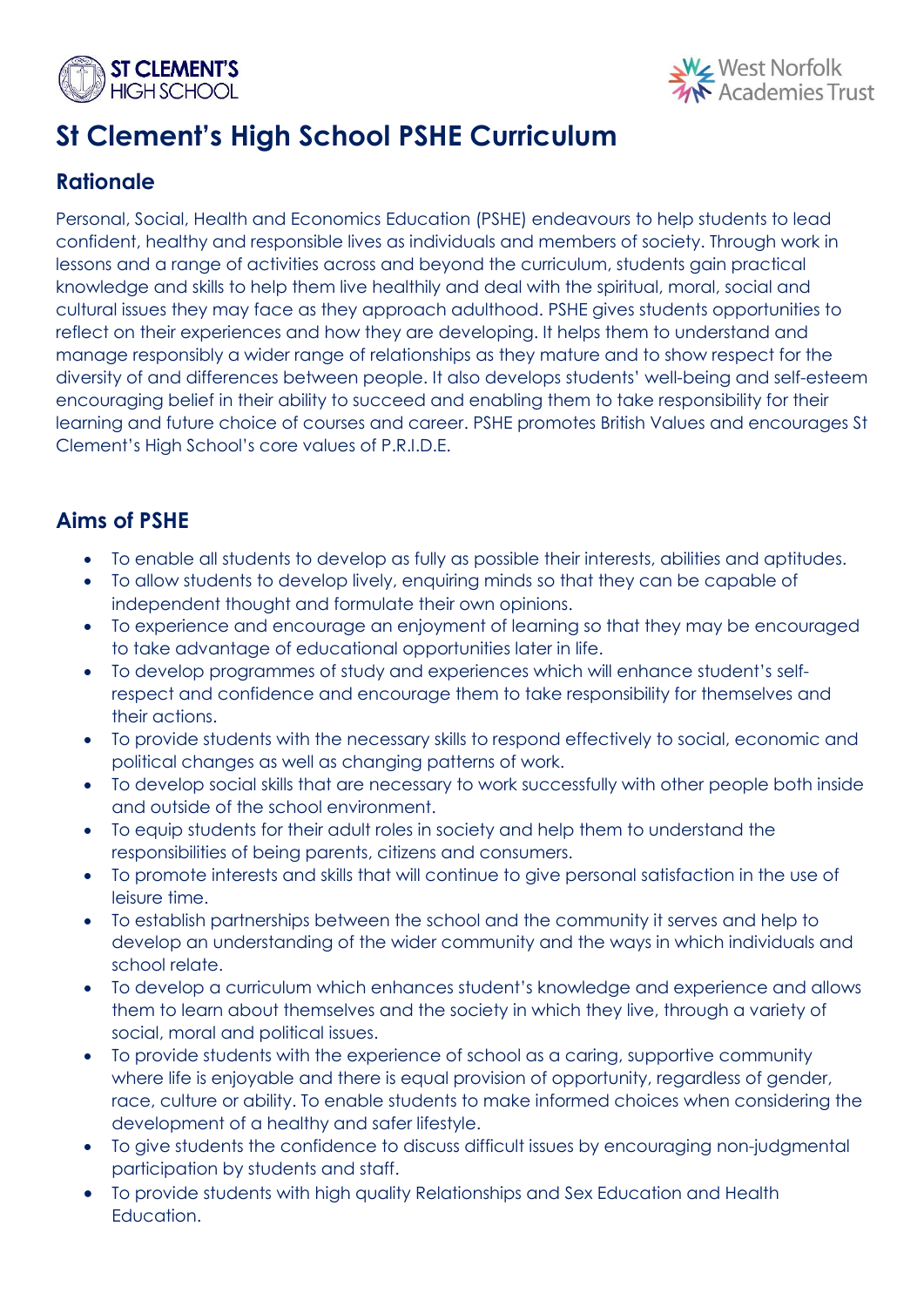



## **The context of the PSHE Curriculum**

PSHE cannot be confined to a specific timetabled time and the schools core values are discussed and promoted whenever the opportunity arises.

At St Clement's High School PSHE is delivered within a whole school approach, but also includes the following specific allocated time:

- PSHE lessons
- PSHE sessions in form time
- PSHE focused super learning days
- PSHE Assemblies
- Police talks

# **Subject Content**

### **KS3**

#### **PSHE Lessons**

KS3 PSHE lessons are completed in rotation with DT. All students will have covered the following topics by the end of the relevant year:

| <b>Year Group</b> | <b>Topic Areas</b>                                                                                                                                                                                                                                                                                                                                                                                                                                                                                                                                                                                     |
|-------------------|--------------------------------------------------------------------------------------------------------------------------------------------------------------------------------------------------------------------------------------------------------------------------------------------------------------------------------------------------------------------------------------------------------------------------------------------------------------------------------------------------------------------------------------------------------------------------------------------------------|
| Year <sub>7</sub> | <b>Growing Up (Health and Wellbeing):</b><br>What happens at puberty<br>٠<br>Menstrual Wellbeing<br>۰<br>Personal Hygiene<br>Why am I feeling this?<br>$\bullet$<br>Why are friends important?<br>$\bullet$                                                                                                                                                                                                                                                                                                                                                                                            |
|                   | <b>Relationships:</b><br>Different types of relationships<br>$\bullet$<br><b>Healthy relationships</b><br>$\bullet$<br><b>Communication skills</b><br>Importance of Commitment<br>$\bullet$<br>Abuse in Relationships                                                                                                                                                                                                                                                                                                                                                                                  |
| Year <sub>8</sub> | <b>Identity (Relationships):</b><br>Who am I?<br>$\bullet$<br>What does family mean?<br>$\bullet$<br>How can I contribute to family life?<br>$\bullet$<br><b>Gender Identity</b><br>٠<br>Stereotypes<br>٠<br><b>Emotional Wellbeing and Mental Health (Health and Wellbeing):</b><br>What are emotional wellbeing and mental health?<br>$\bullet$<br>What is resilience?<br>٠<br>Feelings and how to manage them.<br>$\bullet$<br>Impacts on emotional wellbeing and coping with loss.<br>$\bullet$<br>Recognising the signs of poor mental health and looking after emotional wellbeing.<br>$\bullet$ |
| Year 9            | Sex, sexuality and sexual health (Relationships/Health and Wellbeing):<br>Choices around sex<br>$\bullet$<br>Pornography and sexting<br>٠<br>Sex and the law<br>٠<br>Conception, pregnancy and birth<br>٠<br>What is contraception?<br>What are STIs?<br><b>Healthy Lifestyle (Health and Wellbeing):</b><br>Things that support our health and when health goes wrong<br>$\bullet$                                                                                                                                                                                                                    |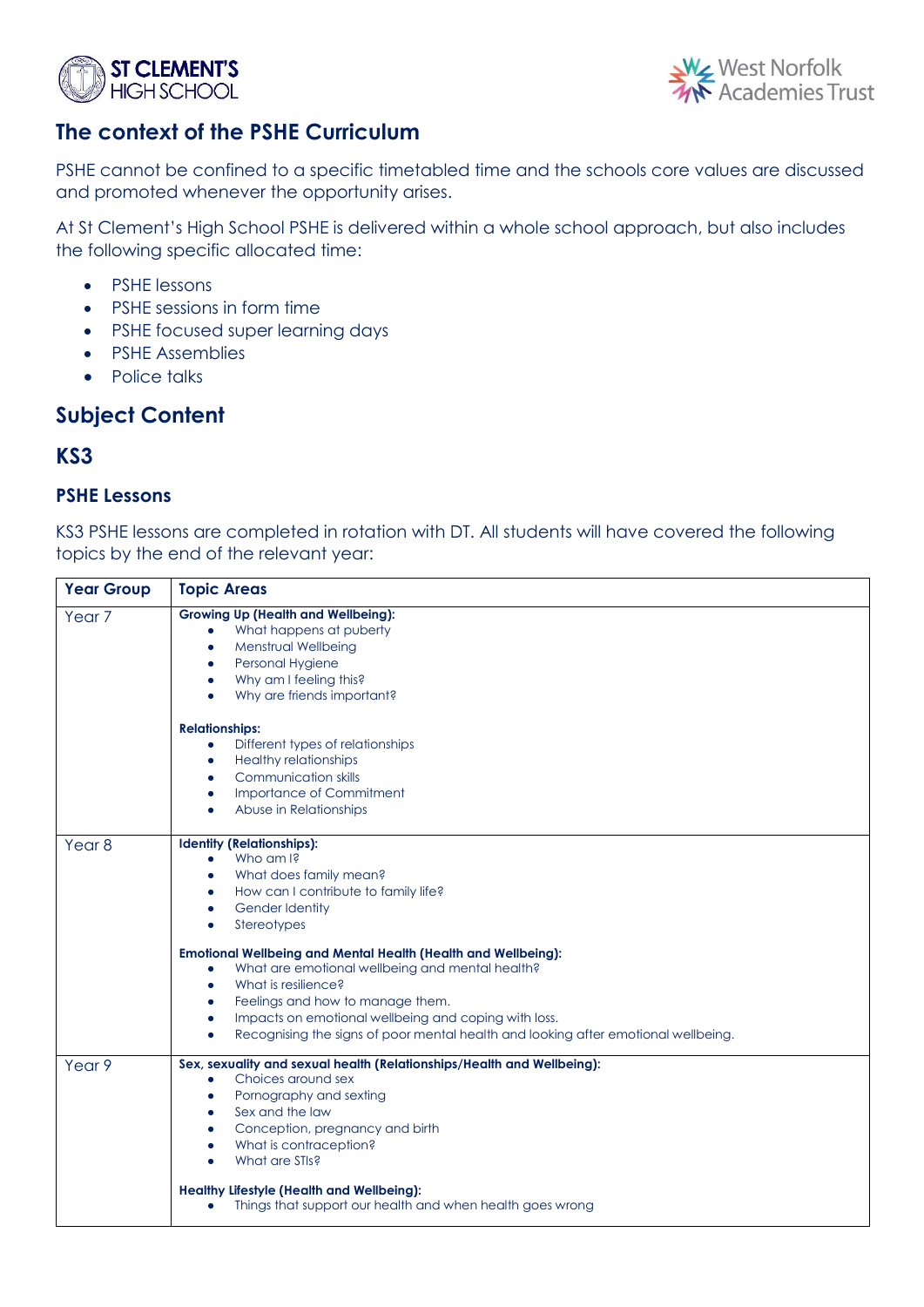

### **Form Time**



| <b>Year Group</b> | <b>Autumn Term</b>                                                                                                                                                                                                                       | <b>Spring Term</b>                                                                                                                                                                                                                     | <b>Summer Term</b>                                                                                                                                                                            |
|-------------------|------------------------------------------------------------------------------------------------------------------------------------------------------------------------------------------------------------------------------------------|----------------------------------------------------------------------------------------------------------------------------------------------------------------------------------------------------------------------------------------|-----------------------------------------------------------------------------------------------------------------------------------------------------------------------------------------------|
| Year <sub>7</sub> | <b>Health and Wellbeing</b><br>Self-Concept<br>Identity<br>Self Confidence<br>Resilience<br><b>Healthy lifestyle</b><br>Hygiene<br><b>Healthy Eating</b><br>Importance of physical health<br>Importance of sleep<br><b>Balanced diet</b> | <b>Relationships</b><br>Communities<br>$\omega_{\rm c}$<br>Diversity and difference<br>Successful communities<br>Problems in communities<br>Hate Crime and radicalisation<br>Contributing to community<br>Prejudice and discrimination | <b>Wider World (Careers)</b><br>Strengths, interests, skills and<br>qualities<br>Targets and goals<br>Skills and attributes                                                                   |
| Year <sub>8</sub> | <b>Health and Wellbeing</b><br>Alcohol<br><b>Tobacco</b><br>Drugs<br>Positives and negatives of drugs in<br>society<br>Laws surrounding using and supplying<br>substances<br><b>County Lines</b>                                         | <b>Health and Wellbeing</b><br>Dependence and addiction<br>Safe use of over the counter drugs.<br>Risks and consequences of<br>substance misuse on health.                                                                             | <b>Wider World (Careers)</b><br>Routes into work and training<br>L.<br>Types of work                                                                                                          |
| Year <sub>9</sub> | <b>Health and Wellbeing</b><br><b>Risk</b><br>Managing risky situations<br><b>Bullying</b><br>Gambling<br>Gangs and Knife Crime<br><b>Female Genital Mutilation</b><br>First Aid and CPR                                                 | <b>Health and Wellbeing</b><br>Responsibility for own health<br>Vaccines and importance of<br>vaccines<br>Access to health services<br>Organ and Blood Donation<br>Sexual Harassment                                                   | <b>Wider World (Careers)</b><br><b>Financial decisions</b><br>Social and moral dilemmas<br>about the use of money<br>Financial exploitation<br>$\sim$<br>Options for the end of KS3<br>$\sim$ |